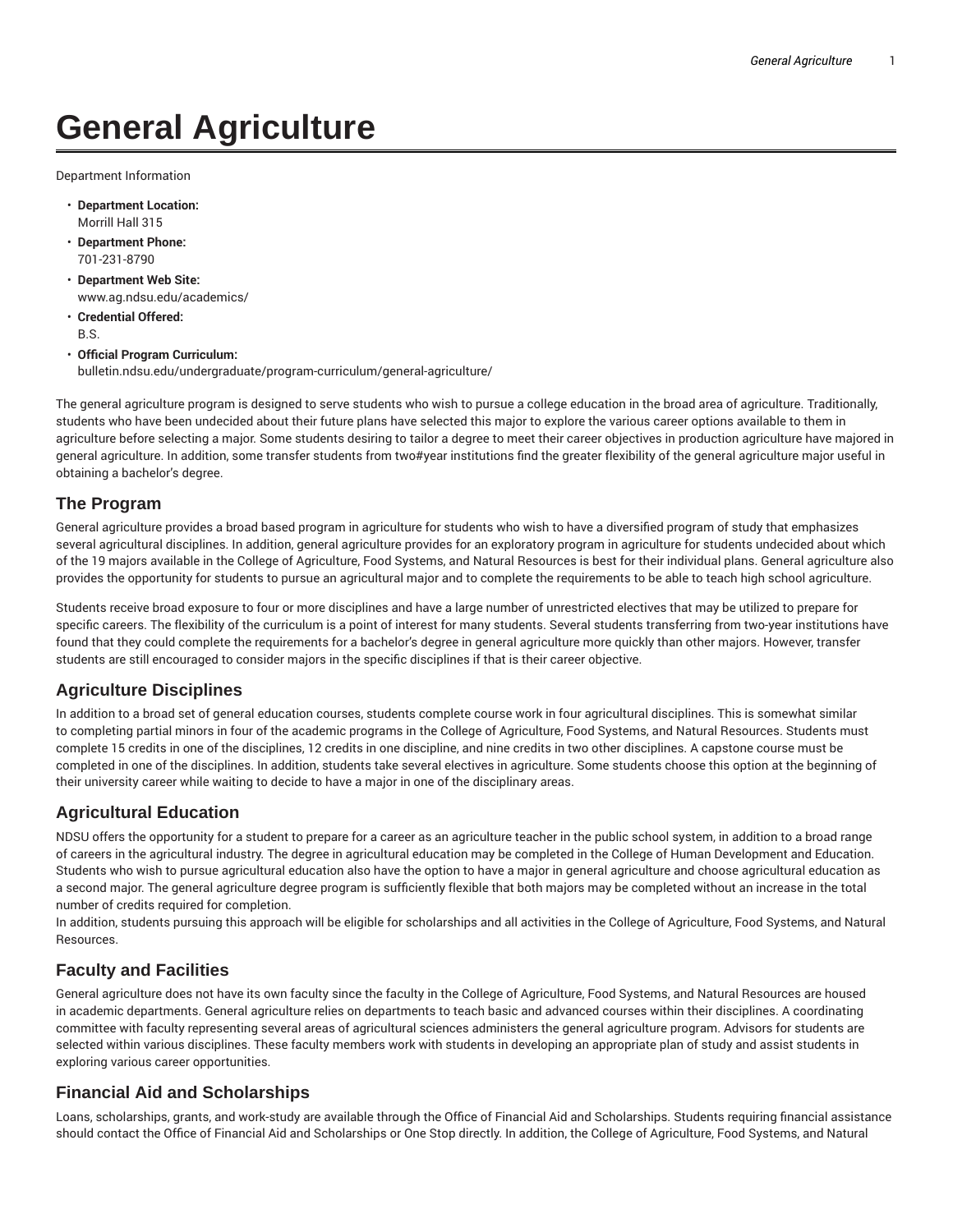Resources has several scholarships available for outstanding students based primarily on academic performance. Contact the Office of the Associate Dean, College of Agriculture, Food Systems, and Natural Resources for information and application forms.

### **Extra-Curricular Activities**

Students are highly encouraged to become active members in at least one student organization, several of which are sponsored by the academic departments in the College of Agriculture, Food Systems, and Natural Resources.

## **Career Opportunities**

Employment opportunities for students in general agriculture remain strong and are similar to those of other production agriculture majors. Generally, the demand for graduates from the College of Agriculture, Food Systems, and Natural Resources exceeds the number of available graduates. Students can greatly enhance their employability by obtaining at least one summer internship during their formal education.

Employers indicate that the most important characteristics desired in graduates include excellent oral and written communication skills, ability to meet and work with people under a variety of conditions, initiative, and work ethic. Most recent general agriculture majors have returned to the farm; therefore, we do not have a reliable sample for typical starting salaries. The Career Center reported the average starting salary for general agriculture graduates in 2013 was \$48,000 per year.

#### **General Agriculture Minor**

A minor in general agriculture may be obtained by satisfactorily completing 24 credits with at least six credits in each of any four disciplines offered by the College of Agriculture, Food Systems, and Natural Resources.

# **Plan of Study**

Please note this is a sample plan of study and not an official curriculum. Actual student schedules for each semester will vary depending on start year, education goals, applicable transfer credit, and course availability. Students are encouraged to work with their academic advisor on a regular basis to review degree progress and customize an individual plan of study.

| <b>First Year</b>                                              |    |                                                                                                 |                |
|----------------------------------------------------------------|----|-------------------------------------------------------------------------------------------------|----------------|
| Fall                                                           |    | <b>Credits Spring</b>                                                                           | <b>Credits</b> |
| <b>AGRI 189</b>                                                |    | 1 ENGL 120 (Category C)                                                                         | 3              |
| ENGL 110 (Category C)                                          |    | 4 COMM 110 (Category C)                                                                         | 3              |
| MATH 103 (or higher level Math)                                |    | 3 Gen Ed Social & Behavioral Science<br>and Global Perspectives (Categories<br><b>B&amp;G</b> ) | 3              |
| CHEM 117, 121, or BIOL 111<br>(Category S)                     |    | 3 CSCI 114 or MIS 116 (Category S)                                                              | 3              |
| CHEM 117L, 121L, or BIOL 111L<br>(Category S)                  |    | 1 Gen Ed Wellness (Category W)                                                                  | $\overline{2}$ |
| ANSC 114 (or other lower division<br>class with CAFSNR prefix) |    | 3 PLSC 110 (or other lower division<br>class with CAFSNR prefix)                                | 3              |
|                                                                | 15 |                                                                                                 | 17             |
| <b>Second Year</b>                                             |    |                                                                                                 |                |
| Fall                                                           |    | <b>Credits Spring</b>                                                                           | <b>Credits</b> |
| Gen Ed Social & Behavioral Sci<br>(Category B)                 |    | 3 STAT 330 (Category R)                                                                         | 3              |
| Discipline 1 class                                             |    | 3 Gen Ed Hum & Fine Arts (Category<br>A)                                                        | 3              |
| Discipline 2 class                                             |    | 3 Discipline 1 class                                                                            | 3              |
| Discipline 3 class                                             |    | 3 Discipline 2 class                                                                            | 3              |
| Discipline 4 class                                             |    | 3 Discipline 3 class                                                                            | 3              |
| Elective                                                       |    | 1 Elective                                                                                      | 1              |
|                                                                | 16 |                                                                                                 | 16             |